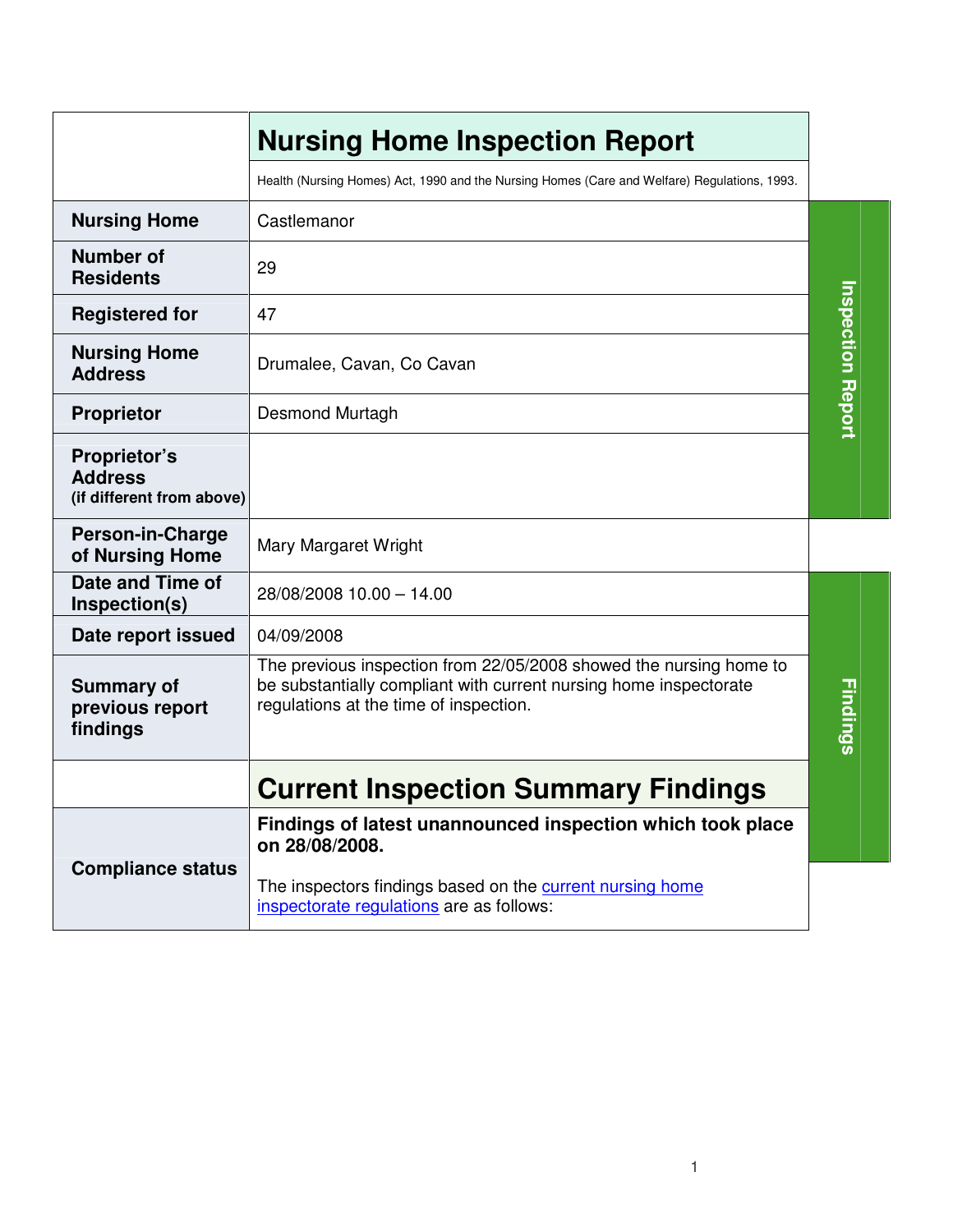|                                                                         | <b>Nursing Home Inspection Report</b>                                                                                                                                                                                                                                                                                                                        |                                                                                                                                                                                                                                                                                               |  |  |
|-------------------------------------------------------------------------|--------------------------------------------------------------------------------------------------------------------------------------------------------------------------------------------------------------------------------------------------------------------------------------------------------------------------------------------------------------|-----------------------------------------------------------------------------------------------------------------------------------------------------------------------------------------------------------------------------------------------------------------------------------------------|--|--|
|                                                                         |                                                                                                                                                                                                                                                                                                                                                              | Health (Nursing Homes) Act, 1990 and the Nursing Homes (Care and Welfare) Regulations, 1993.                                                                                                                                                                                                  |  |  |
|                                                                         | $\bullet$<br>21 regulations.                                                                                                                                                                                                                                                                                                                                 | Under Care & Staffing the nursing home was compliant with 21 out of<br>On the basis of this inspection and under current nursing home<br>regulations, there are issues that need to be addressed as outlined below<br>in relation to the Care and Staffing.                                   |  |  |
|                                                                         | Under Management the nursing home was compliant with 27 out of<br>$\bullet$<br>27 regulations.<br>On the basis of this inspection and under current nursing home<br>regulations, there are issues that need to be addressed as outlined below<br>in relation to Management.<br>Under Physical Environment the nursing home was compliant with 8<br>$\bullet$ |                                                                                                                                                                                                                                                                                               |  |  |
|                                                                         | out of 11 regulations.<br>On the basis of this inspection and under current nursing home<br>regulations, there are issues that need to be addressed as outlined below<br>in relation to the Physical Environment.                                                                                                                                            |                                                                                                                                                                                                                                                                                               |  |  |
| <b>Summary Findings</b><br>of Current Nursing<br><b>Home Inspection</b> | <b>Regulation number</b>                                                                                                                                                                                                                                                                                                                                     | Article 11.2 (i): In every nursing home there shall be<br>provided suitable and sufficient accommodation which<br>meets the minimum standards as follows over-bed<br>lamps at each bed accessible to the person and<br>permanent night lighting with dimming facilities.                      |  |  |
|                                                                         | Non-Compliance                                                                                                                                                                                                                                                                                                                                               | In some places the overbed lamps and their                                                                                                                                                                                                                                                    |  |  |
|                                                                         | <b>Required Action</b>                                                                                                                                                                                                                                                                                                                                       | corresponding switches were not properly positioned.<br>The overbed lamps and their corresponding switches,<br>to be so located so as to facilitate their ready access<br>and use by the bed occupants, alternatively, and<br>where it is practical to do so the beds may be<br>repositioned. |  |  |
|                                                                         | Timescale                                                                                                                                                                                                                                                                                                                                                    | Within one month of receipt of this report                                                                                                                                                                                                                                                    |  |  |
|                                                                         | Regulation<br>number                                                                                                                                                                                                                                                                                                                                         | <b>Article 14 (b):</b> The registered proprietor and the<br>person in charge of the nursing home shall<br>make<br>adequate arrangements for the prevention of infection,<br>infestation, toxic conditions, or spread of infection and<br>infestation at the nursing home                      |  |  |
|                                                                         | Non-Compliance                                                                                                                                                                                                                                                                                                                                               | A separate washing machine was not provided for                                                                                                                                                                                                                                               |  |  |
|                                                                         | <b>Required Action</b>                                                                                                                                                                                                                                                                                                                                       | washing floor mops.<br>A suitable, separate and properly located washing<br>machine to be provided for washing floor mops. It<br>would be advisable that this machine be located at the<br>room housing the washing machine that is used for<br>heavily contaminated/soiled linen.            |  |  |
|                                                                         | Timescale                                                                                                                                                                                                                                                                                                                                                    | Within one month of receipt of this report                                                                                                                                                                                                                                                    |  |  |
|                                                                         | Regulation number                                                                                                                                                                                                                                                                                                                                            | Article 12 (a); The registered proprietor and the                                                                                                                                                                                                                                             |  |  |